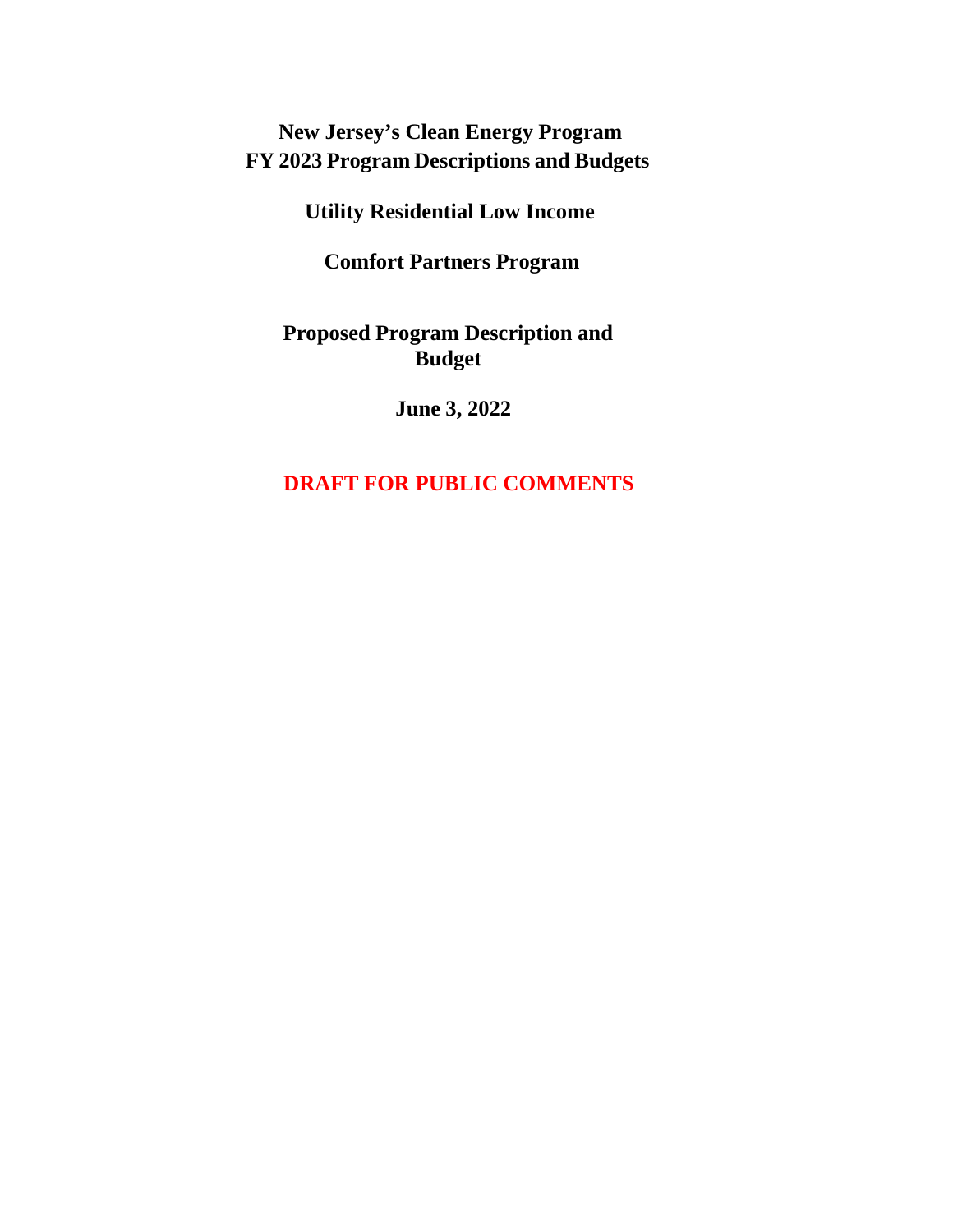# **Residential Low-Income Program "New Jersey Comfort Partners"**

The Residential Low-Income Program known as Comfort Partners ("Comfort Partners" or "Program"), managed by Atlantic City Electric ("ACE"), Jersey Central Power & Light ("JCP&L"), New Jersey Natural Gas ("NJNG"), Elizabethtown Gas ("Elizabethtown"), Rockland Electric Company ("RECO"), Public Service Electric & Gas ("PSE&G"), and South Jersey Gas ("SJG") (collectively referred to as "Utilities") is primarily designed to reduce the high cost of energy and lower energy bills by maximizing lifetime energy savings (kWh and therms) per dollar spent. This Program is also designed to improve energy affordability for low-income households through energy education, efficiency,and conservation. To achieve this objective, several market barriers must be overcome. Key among these are: (1) lack of information on either how to improve efficiency or the benefits of efficiency; (2) the fact that low-income customers do not have the capital necessary to upgrade efficiency or even, in many cases, keep up with regular bills; (3) the fact that lowincome customers are the least likely target of market-based residential service providers due to perceptions of less capital, credit risk and/or high transaction costs; and (4) split incentives between renters and landlords. The Program addresses these barriers through:

- Direct installation of cost-effective energy efficiency measures;
- Comprehensive, personalized customer energy education and counseling; and
- Installation of health and safety measures, as appropriate.

# *Target Market and Eligibility*

The Program is targeted at low-income participants in the Universal Service Fund ("USF") who have high energy usage. This target population is characterized by high-energy burdens based on their income. Program participation will be prioritized by energy use with the highest energy users being served first.

The Program is available to: households with income at or below 250% of the federal poverty guidelines. Households may also qualify if they are located within a Low-Income designated census tract, via an income self-certification process detailed in the Location Based Eligibility section of this document. Customers who participate in one or more of the following programs may also be eligible: Supplemental Security Income, Home Energy Assistance, USF, Lifeline, Pharmaceutical Assistance to the Aged and Disabled, Temporary Assistance to Needy Families, Section 8 Housing, Medicaid, Supplemental Nutrition Assistance Program, or General Assistance. Customers who take advantage of Comfort Partners or engage with another State-sponsored energy saving implementation program will not only directly benefit from the weatherization and health and safety measures but will also help to reduce costs to all ratepayers.

A participant must be a customer of record with a separately metered electric or natural gas account and live in a single-family or multi-family residential building with 1-14 units; the residence must be their primary home. Customers who heat with fuel oil will be referred to the Department of Community Affairs' Weatherization Assistance Program ("WAP") for services in conjunction with a memorandum of agreement between Comfort Partners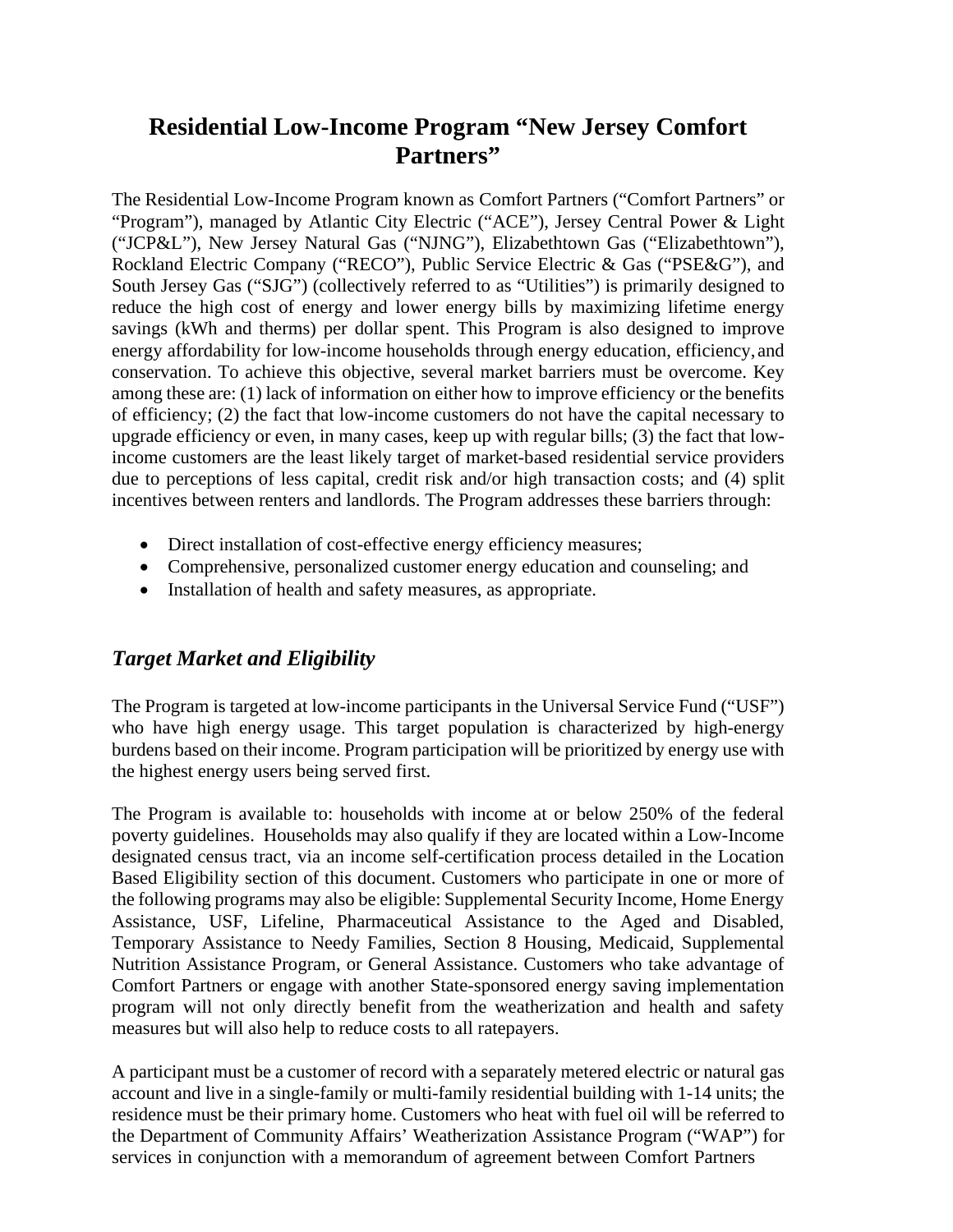and WAP. Customers who heat with fuel oil where WAP cannot reasonably provide critical services, such as repairing or replacing oil-fired heating systems, may be considered for conversion to natural gas by Comfort Partners. In addition, customers who receive natural gas service from an investor- owned New Jersey natural gas utility and who receive electric service from a municipal electric company will also be eligible for all Comfort Partners electric and natural gas saving services. Ineligible customers will be referred to either WAP, a Utility-led Moderate-Income Home Weatherization Program, or Home Performance with Energy Star ("HPwES") for services. Referrals will be made between Comfort Partners and WAP for measures not performed by either entity (e.g., WAP may refer customers to Comfort Partners for evaluation of central air conditioning and freezer replacements.).

Additionally, following stakeholder and public input, and subject to Board approval, BPU Staff anticipates the launch of a new Heat Pump Pilot Program later in Fiscal Year 2023. The program would provide residential heat pumps in homes eligible for the Comfort Partners Program within a chosen pilot location.

#### *Location Based Eligibility*

In an effort to reduce enrollment barriers into the Program, the Comfort Partners Working Group ("Working Group") will utilize location-based eligibility ("LBE"). LBE is designed to remove the burden of income verification and create more trust with interested, yet hesitant, potential customers in the communities we serve. This approach can create marketing/outreach efficiencies, achieve savings in less time, reduce administrative costs, and improve cost effectiveness.

Customers residing within the geographical boundaries of low-income census tract neighborhoods will be eligible to participate in Comfort Partners without providing income verification documentation. Customers will be required to self-certify their income by signing a program income verification statement. All other program eligibility rules remain in effect and must be verified by the vendor. If fraud is suspected, implementation vendors will follow the current CP Procedures Manual suspected fraud guidelines.

Utility-administered Moderate-Income Weatherization Programs are using a similar approach to eligibility verification in moderate-income neighborhoods. A collaborative and equitable relationship between Comfort Partners and Moderate-Income Weatherization Programs with regards to outreach and enrollment will be critical, and this approach will help develop best practices.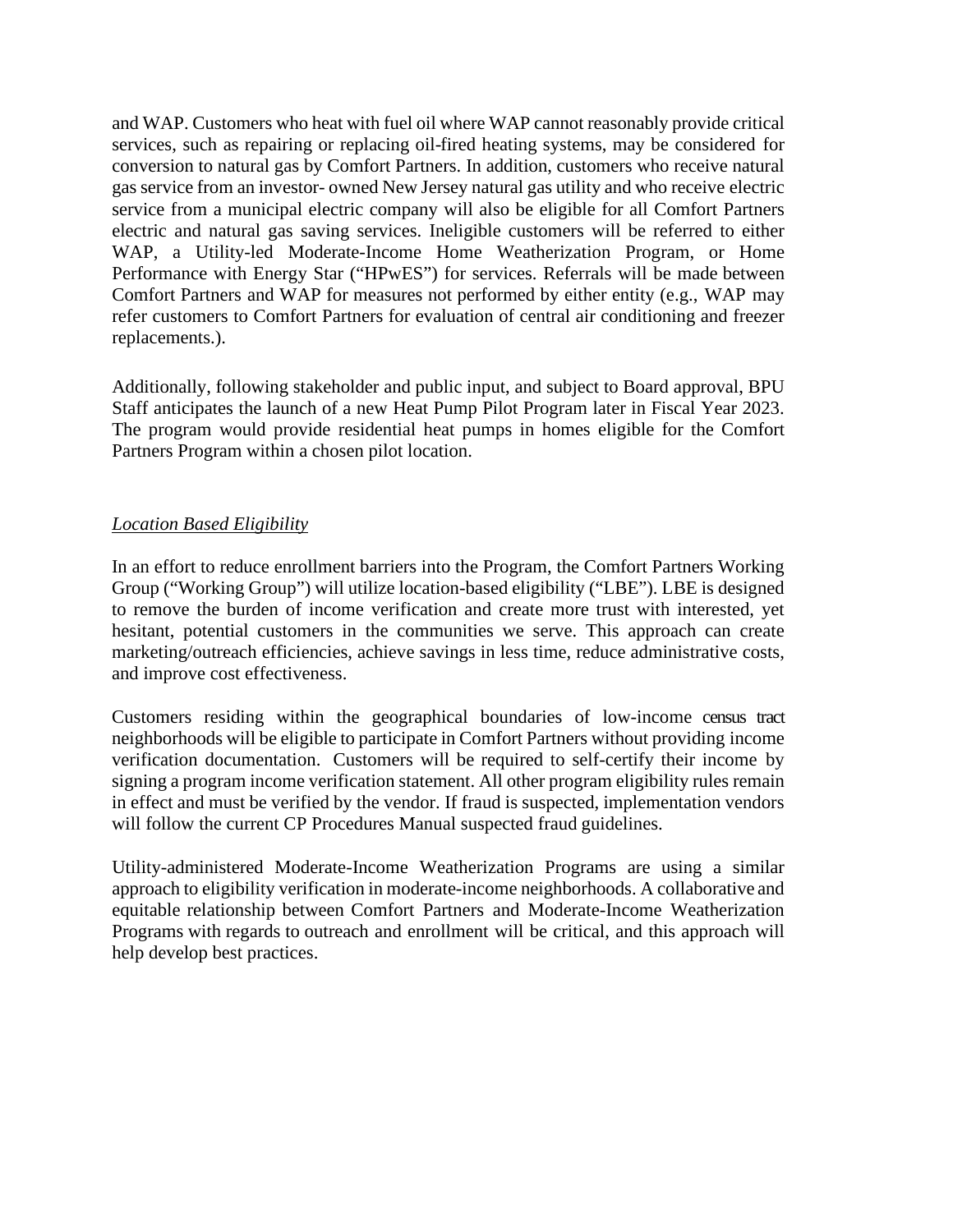## *Offerings and Customer Incentives*

Among the measures to be considered for each home are efficient lighting products; hot water conservation measures (water heater replacement and tank temperature turn-down); replacement of inefficient refrigerators and freezers; installation of energy efficient thermostats; insulation upgrades (attic, wall, basement, etc.); blower-door guided air sealing; duct sealing and repair; heating/cooling equipment maintenance, repair, and/or replacement; and other measures as needed. Removing barriers to installing energy efficiency measures, such as repair or replacement of a broken window, repair of a hole in a wall and/or roof, mold remediation, or the installation of rain gutters may be considered on a case-by-case basis, as described in the Measure Selection section below.

Failed or failing heating and/or cooling systems can be replaced for efficiency and/or health and safety reasons on a case-by-case basis. In the event of insufficient funding, or if Comfort Partners customers' homes require more treatment than the Program is designed to deliver, the Utility Working Group will attempt to maximize and leverage available resources by entering into discussions with WAP. The goal of such discussions will be to determine their interest in accepting Program referrals to install heating systems and perform other needed work for energy efficiency and/or health and safety reasons.

### *Measure Selection*

Energy efficiency measures and other reasonable repairs required to install those measures may be installed in each home. As stated above, the Program will review removing barriers to installing energy efficiency measures on a case-by-case basis. The repair and installation of these items, in and of themselves, may not be considered energy saving technologies, but would be required in order to effectively install energy conservation measures, such as the repair of a roof prior to the installation of attic insulation. Cost-effectiveness will be assessed on a measure- and site-specific basis. All installed measures and energy education services will be provided free of charge. The selection of measures designed to reduce heating and cooling will be guided by a spending calculation based on past energy consumption and is a guide for contractors, not an absolute or prescriptive target or cap. If the site needs are greater than the calculated spending guideline, the contractor will confer with the appropriate utility after documenting reasons for requesting to exceed the spending guideline. The utility will decide to what extent additional work can be performed.

Refrigerator or freezer replacement will be based upon on-site monitoring of the energy use of the existing unit. Consumption thresholds for cost-effective replacement vary according to size. Any refrigerator or freezer with measured consumption above the threshold values is eligible for free replacement with a new energy-efficient model. These values and procedures will be updated periodically to reflect changes in refrigerator costs and/or efficiency.

The cost-effective installation of energy-efficient lighting products will be based upon the wattage and the estimated average daily run time for the existing lamp.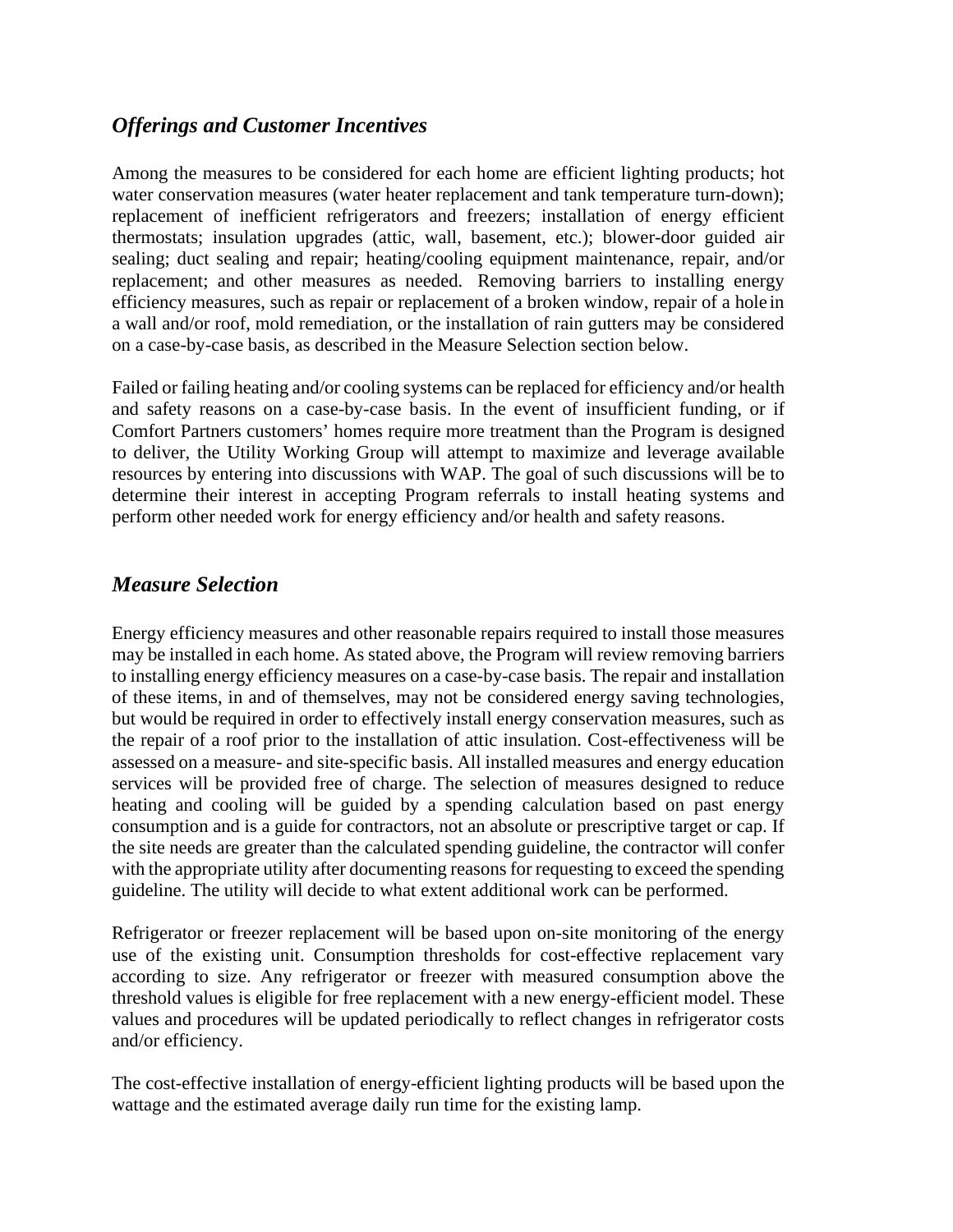Domestic hot water and other custom measures will be installed according to program guidelines.

The costs associated with home repairs, such as the repair of a roof, will be excluded from the cost effectiveness test used to determine measure eligibility.

# *Delivery Methods*

Electric and natural gas utilities with overlapping service territories will jointly deliver efficiency, health and safety, and education services so that customers receive both natural gas and electric efficiency measures simultaneously. Selection of program delivery contractors and program delivery costs are shared between the participating natural gas and electric utilities. Currently, there are a total of six (6) installation contractors and one (1) quality assurance contractor that are under contract with the Utilities to perform the work in customer homes.

The Program will continue its efforts to address mold/moisture remediation, roof repairs, electrical repairs, and asbestos. Remediation will be considered on a case-by-case basis with the implementation contractors who will contract directly with the appropriate organizations, or approved subcontractors, following utility approval.

This fiscal year, the Utilities will continue to use the JCP&L web-based LEEN System as the statewide platform to track all program participants, measures and energy savings. The system is used by all Utilities, BPU Staff, multiple program installation vendors, an inspection vendor, a program evaluation vendor, and State WAP agencies. Maintenance and enhancements to the system will be paid for by JCP&L and are incorporated in the JCP&L administrative budget in Appendix A.

This fiscal year, the Utilities are targeting the development of a new web-based system to replace LEEN and are jointly working to procure a vendor for same. PSEG Services Company will be the Contract Administrator of the ultimate contract with that vendor. The projected costs of that vendor and for administrative services offered by PSEG Services Company will be paid for by PSE&G and are included in PSE&G's administrative budget in Appendix A.

### *Quality Assurance Provisions*

A minimum of 15% of randomly selected, treated homes will be subject to verification and inspection by an independent contractor(s) hired by the Utilities. Quality assurance processes will be continually reviewed and enhanced as required.

### *Budgets*

A detailed budget for the Program is attached in Appendix A. Allocation of costs in different cost categories may appear to be inconsistent among Utilities. As an example,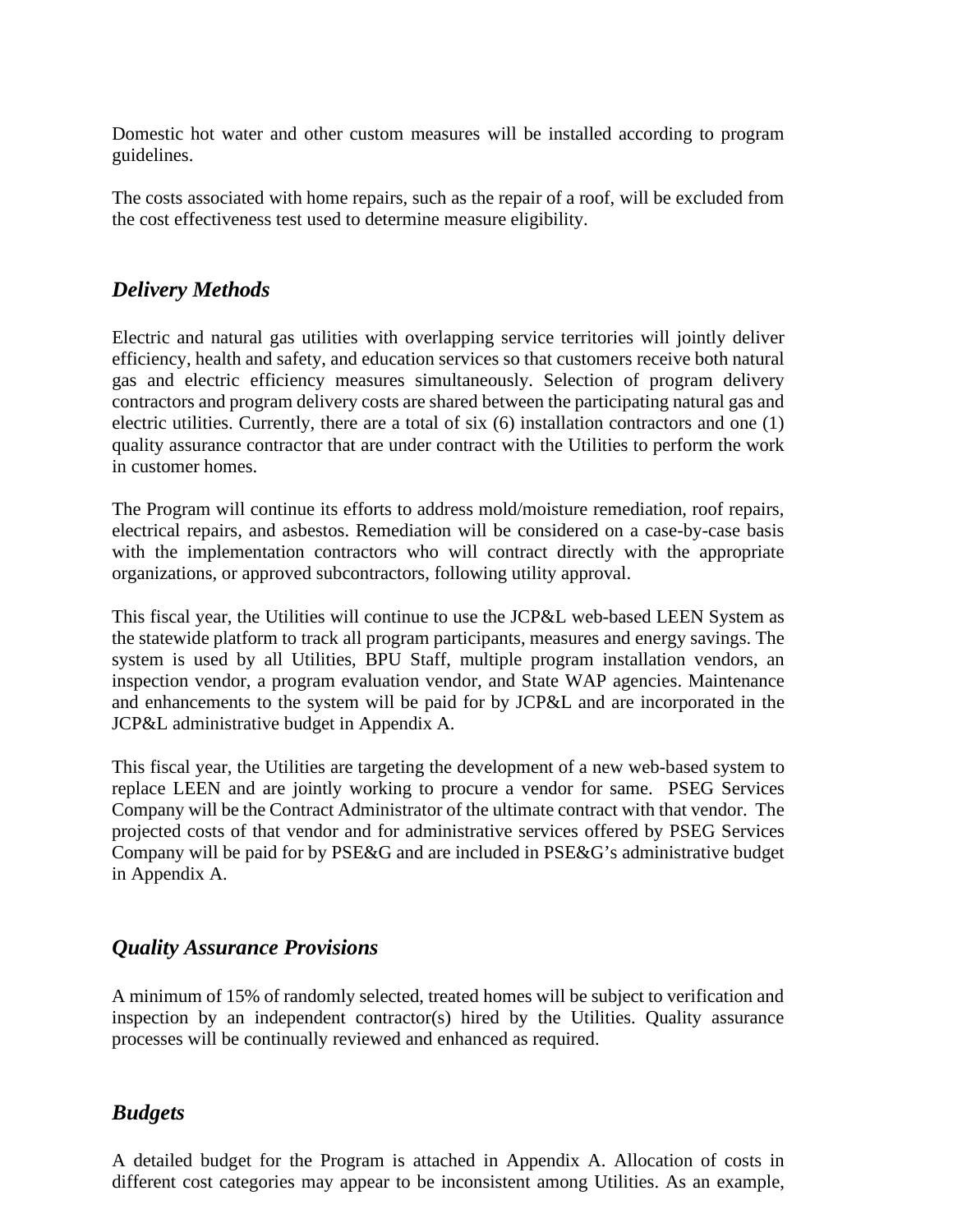PSE&G covers the cost of statewide printing of Comfort Partners materials and the development of a new web-based system to replace LEEN, and JCP&L covers the cost of maintaining the LEEN System, until its retirement, and administering program evaluation. The Program spending allowance guidelines continue to be evaluated for Comfort Partners to be consistent with other low-income State weatherization programs.

The Utilities will request BPU Staff to review budget modifications as outlined in Docket No. EO13050376V ("February Order").<sup>1</sup> No budget modification shall be deemed approved until BPU Staff notifies the Utilities of approval. Budget modifications will be subject to all pertinent language reflected in the February Order, which includes the following:

- 1. Funds may be reallocated between Utilities and line items within the Program budget provided the overall Board-approved Program budget remains unchanged, and the overall statewide administrative costs for the Program are not increased;
- 2. Up to 10% of the Program budget may be reallocated within the Program during any 60-day period; and
- 3. The Program budget may be reduced if it appears unlikely that the Program budget will be exhausted. The Program budget may be determined to be underperforming, after a review of commitments, Program goals, participation levels, performance trends and other relevant factors. The Program budget reductions shall be limited to 10% within any 60-day period. The Program budget shall not be reduced by more than 25% within any 180-day period.

For Fiscal Year 2023, the proposed Comfort Partners program statewide budget has increased by \$8.57M from the previous fiscal year. This increase can be attributed to multiple factors. An anticipated \$5.5M of the total proposed budget increase is attributed to projected costs associated with the ongoing implementation effort to replace the existing program data tracking, reporting and invoicing system, LEEN. The remaining \$3.07M additional proposed budget is attributed to greater customer demand in part due to the introduction of location-based eligibility verification, available capacity among installation vendors, and the program average cost per job increasing. Average cost per job increase is associated with greater health and safety needs and increased materials/equipment pricing due to inflationary pressures and supply chain issues.

### *Goals and Energy Savings*

#### **Goals**

Under the proposed budget, the goal for the number of electric service customers to be served and committed is 6,041 on a twelve-month basis from July 1, 2022 through June 30, 2023. The goal for the number of natural gas service customers to be served and committed is 5,749 on a twelve-month basis from July 1, 2022 through June 30, 2023.

<sup>&</sup>lt;sup>1</sup> In re the Clean Energy Programs and Budget for Fiscal Year 2014; Revised Fiscal Year 2014 Budget and Delegation of Limited Budget Authority, BPU Docket No. EO13050376V, Order dated February 4, 2014.